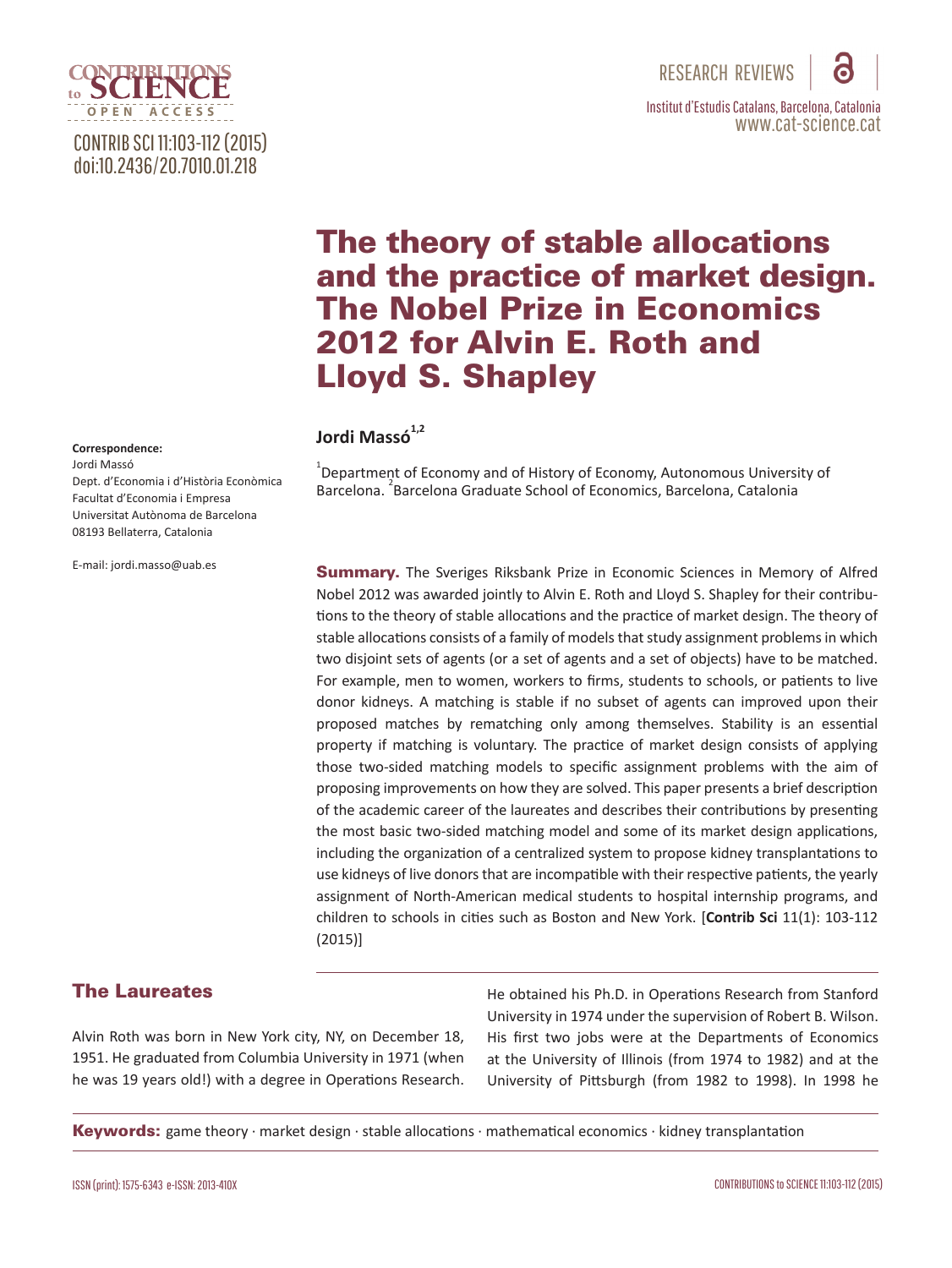

**Fig. 1.** Alvin E. Roth (left), and Lloyd S. Shapley (right), awarded with the Nobel Prize in Economics 2012.

moved to Harvard University with a joint appointment from the Economics Department and the Harvard Business School. He stayed there until the beginning of 2013 when he moved to the Economics Department at Stanford University. During this period at Harvard University he supervised a large group of Ph.D. students, most of whom work now at the best universities in the USA and Europe (Fig. 1).

Roth thesis was on von Neumann and Morgenstern stable sets. His research interests have been wide and moved very consistently to include axiomatic bargaining, experimental economics, learning in non-cooperative games, the theory of stable allocations in matching markets, and market design. According to the Royal Swedish Academy of Sciences the prize was awarded to him for his research on the last two areas, although he has made fundamental contributions in the other ones  $[5,12,17]$ .<sup>1</sup>

Lloyd Shapley was born in Cambridge, MA, on June 2, 1923, and died in Tucson, AZ, on March 12, 2016. After serving in the Army Air Corps in Chengdu, China, during the WWII, he went to Harvard University, where he graduated in 1948 with a degree in mathematics. He obtained his Ph.D. in mathematics from Princeton University in 1953 under the supervision of Albert W. Tucker. He has had only two

affiliations: at RAND Corporation (from 1954 to 1981) and at the Departments of Mathematics and Economics at the University of California, Los Angeles, since 1981 (Fig. 1).

 Shapley's doctoral thesis was on additive and non-additive set functions. He has made fundamental contributions in all areas of game theory; for instance to the theory of the Core, the Shapley value, repeated and stochastic games, the potential of a game and the theory of stable allocations in matching markets. Many game theorists thought that the fact that Shapley had not been awarded the Nobel Prize in Economics yet was a sad omission. We are now pleased that this was corrected in 2012.

The awarding of the 2012 Nobel Prize to both Roth and Shapley may be seen as recognizing two complementary sides of a research: Shapley for his theoretical contributions to the theory of stable allocations in two-sided matching problems [7,22] and Roth for his applications of this theory to improve the functioning of institutions solving two-sided assignment real-life problems [15,18,20].<sup>2</sup> Roth and Shapley did not write jointly, but Roth has been closely following Shapley's research as his fourth paper [11] and his fourth book show [16].

David Gale (1921–2008) made also fundamental contributions to the theory of stable allocations and he might

<sup>&</sup>lt;sup>1</sup>The first paper is still his most cited paper in SCOPUS.

<sup>&</sup>lt;sup>2</sup> Roth and Sotomayor (1990) contains a masterful review of all matching literature from 1962 to 1990 and it is still the best gateway to the theory and applications of two-sided matching problems.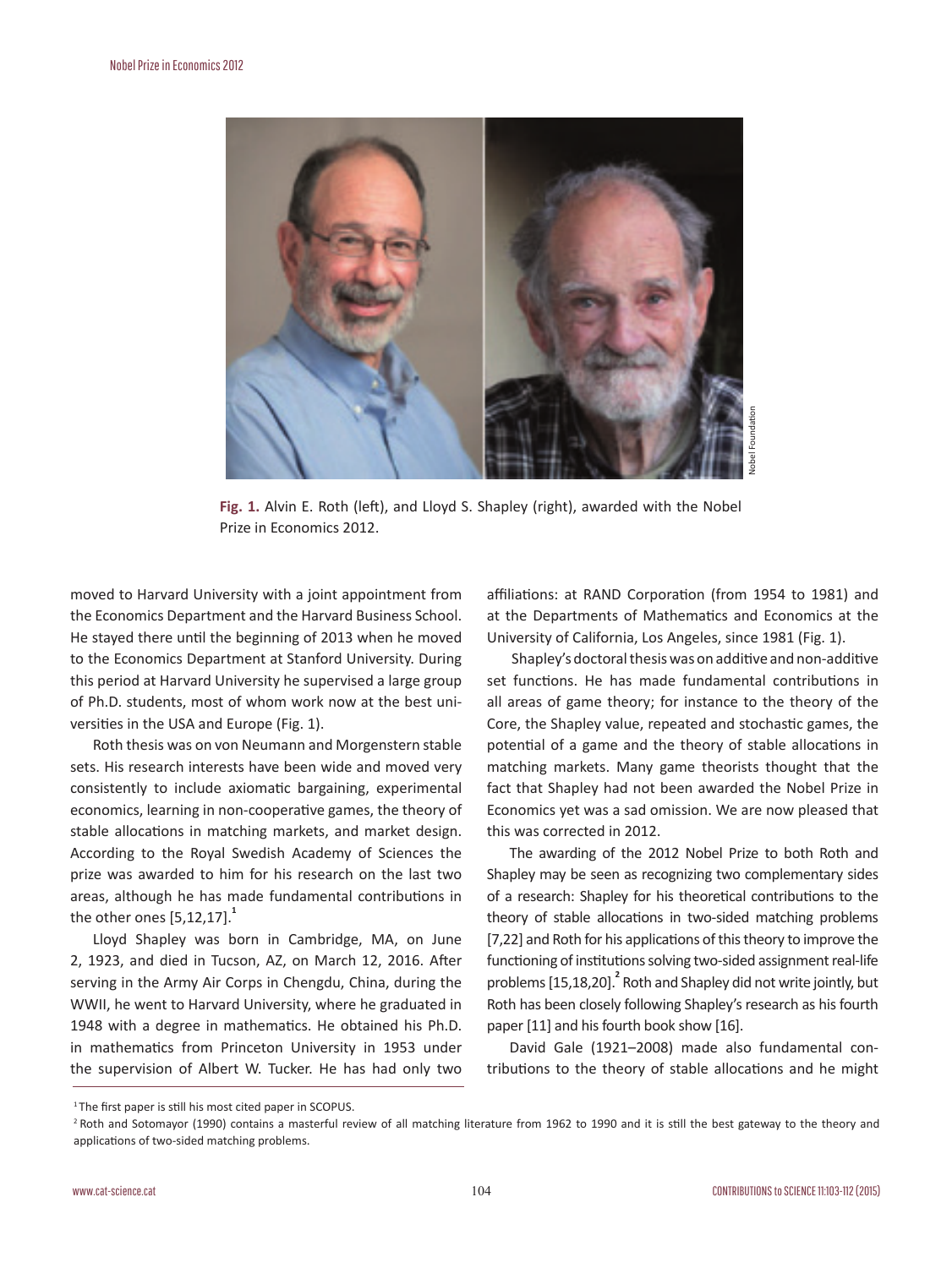have been also been awarded with the prize if he had he been alive in 2012. He was born in New York city, NY, on December 13, 1921 and died in Berkeley (California) on March 7, 2008. He obtained his Ph.D. from Princeton University in 1949 under the supervision of Albert W. Tucker (1905–1995). He had two main affiliations, the first at Brown University (from 1954 to 1981) and the second at the University of California, Berkeley, (from 1965 to 2008). He made also relevant contributions to mathematical economics and game theory, and his work is still a very useful reference on the applications of linear programming to economics [6].

### The theory of stable allocations and the practice of market design

Participants in some markets cannot be divided a priori between buyers and sellers. If the price of a good changes sufficiently, a participant can be a seller and a buyer in a few minutes of difference. Stocks are clear examples of goods exchanged in such markets. However, there are many other markets without this property: participants are either buyers or sellers, independently of the price of the good. Physical or legal characteristics of the participants make them to be in one, and only one side of the market. For instance, a university professor cannot become a university, even after a dramatic decline of the professors' wage, nor the university can become a university professor after its increase.

There are many two-sided assignment problems, not necessarily solved through markets, in which participants are divided a priori between two disjoint sets, for instance, men and women, workers and firms, and students and colleges. The assignment problem is precisely to match each participant in one of the two sets with a participant in the other set (or to remain unmatched) taking into account the preferences that each participant in one set has on the participants on the other set (plus the prospect of remaining unmatched). But the matching has to be bilateral: if *a* is matched with *b*, *b* is matched with *a*. Moreover, those problems have often two additional properties that distinguish them from conventional markets. First, the matching between two participants requires mutual agreement: if *a* chooses to be matched with *b*, *a* has to be chosen by *b*. Second, prices do not play any role to facilitate the matching and to resolve the potential disequilibrium of the mutual wills.

Two-sided matching models formalize the main characteristics of these assignment problems. Shapley contributed to the development of the earlier stages of this theory, specifically by proposing the notion of stability of an allocation as the relevant property whenever the assignment has to be voluntary [7]. An assignment (or a matching) between the two sets of participants is stable at a preference profile if: (a) all participants are either unmatched or matched with a participant that is strictly preferred to remaining unmatched and (b) there is no pair of participants that are not matched with each other but they would prefer to be so rather than staying with the partner proposed by the assignment.

Although Roth also has fundamental theoretical contributions to two-sided matching models he has been the founder and main contributor to market design. This area uses two-sided matching models and other tools to analyze practical assignment problems. It restricts the attention to specific situations by modifying the general and abstract model to incorporate the specific details of the particular problem under consideration. Hence, it obtains conclusions that do not have general validity (of course) but that, by taking into account the institutional details of the problem at hand, allows the researcher to perform a deeper analysis and recommend possible changes to improve the way that specific assignment problems are solved in practice. For instance, Roth and his collaborators have proposed substantial modifications on the solutions of problems like the yearly assignment of North-American medical interns to hospital internship programs, children to schools in cities like Boston and New York, or the organization of a centralized system to propose kidney transplantations of live donors that are incompatible with their respective and loved patients.

In the remaining of the paper, instead of presenting different models of two-sided assignment problems and their applications as practices of market design, I will restrict myself to present some examples. I will start with an application, describing (in my view) one of the most interesting practices of market design: the kidney exchange problem. To do so, I will present the adaptation of the Gale's top trading cycle algorithm as the best solution to solve kidney exchange problems [20], with some references to the Spanish case. I will also present the notion of stable allocations in the basic marriage model [7] and the main results in terms of the strategic incentives faced by participants in centralized two-sided matching markets. I will mention two other applications of this theory: the yearly assignment of medical students to hospital internship programs in North-America and the yearly assignment of students to schools in Boston and New York cities.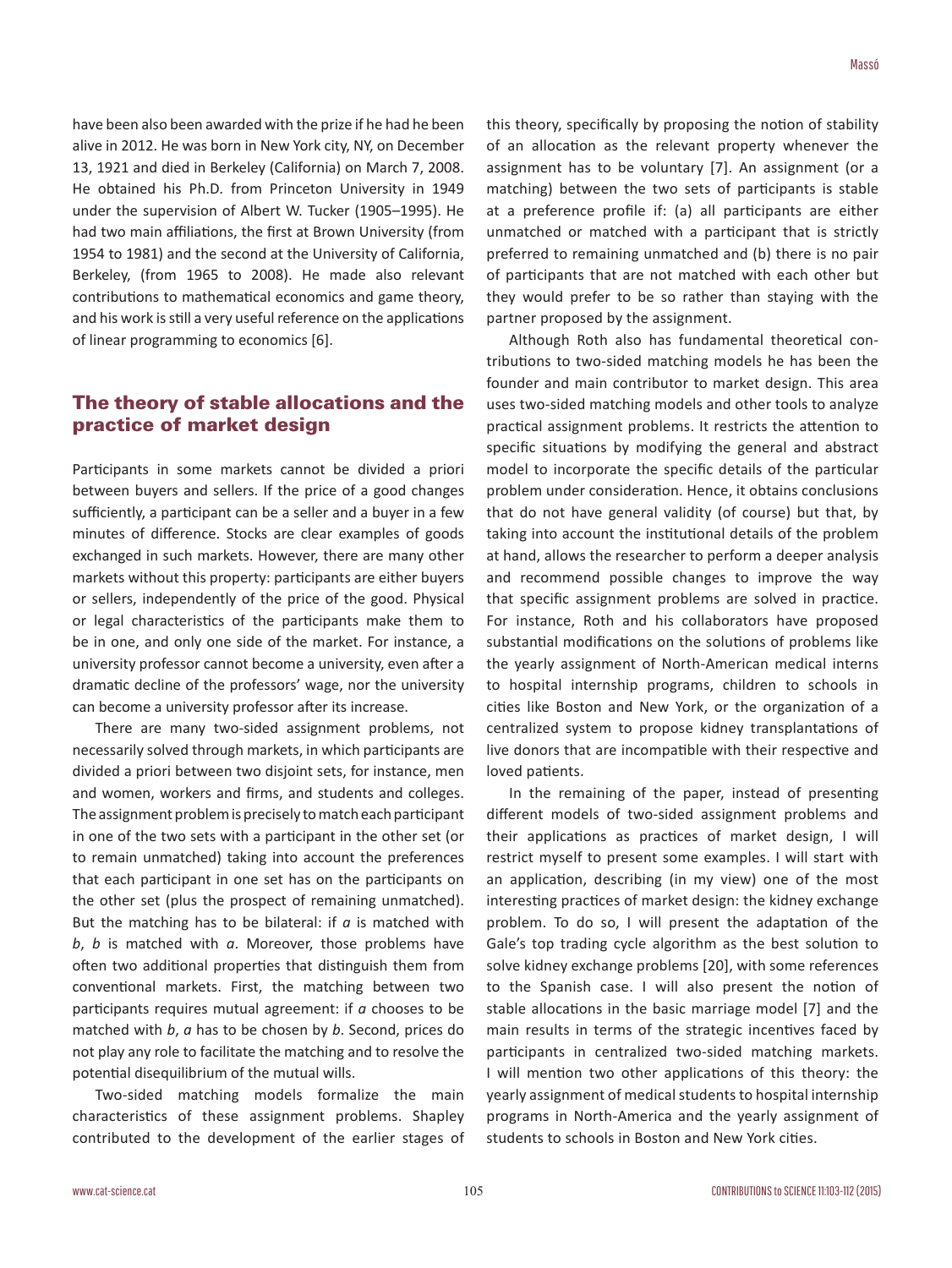#### Kidney exchange

There are two treatments for patients with renal disease: dialysis and transplantation. Since dialysis requires a strong dependence and has many side effects (physical as well as psychological), transplantation is considered the best treatment. Kidneys for transplantation come from either deceased or living donors. The first successful kidney transplantation took place on December 23, 1954 in Boston. It was done between two identical twins (to eliminate the immune reaction) and performed, among others, by Joseph E. Murray (1919–2012), J. Hartwell Harrison (1909–1984), and John P. Merrill (1917–1984).**<sup>3</sup>** The patient survived eight years after the transplantation. At the end of the last century, and after the improvement in immunosuppressive therapies, the majority of transplanted kidneys in many countries were from deceased donors; for instance, in 1999 in Spain less than 1% of all kidney transplants were from living donors (only 17 among 2023). However, there is a unanimous agreement that the quality and success-rate of kidney transplants from living donors are greater than those from deceased ones. In particular, the likelihood that the transplanted kidney survives 5 years is 0.87 if it comes from live donors and 0.80 if it comes from deceased donors, and the likelihood that the recipient will survive 5 years is 0.93 and 0.86, respectively. Furthermore, promoting the donation of kidneys from living donors may help solve the shortage of kidneys for transplantation. Indeed, all countries with active transplantation programs suffer from shortage of kidneys.

Almost everywhere the average time that a patient has to stay in the waiting list for a kidney transplant is well above two years. In addition, increasing life expectancy as well as the decrease in mortality due to car and motorcycle accidents has made the shortage even more severe. For all these reasons, in the last ten years, many countries are promoting living donation; for instance, in 2011 in Spain already more than 12% of all kidney transplants were from living donors (312 among 2498).

In the direct donation, the patient receives, if compatible, one of the two kidneys from a relative or friend (usually, the spouse and siblings of the patient). The most basic incompatibilities are blood and tissue type (the latter is related to genetics that produce immune reaction), although the age of the kidney is also relevant for the graft kidney survival. But if the kidney is not compatible, the transplant is not possible and the donor's kidney is removed from the system. It is estimated that approximately one third of patients with a friend or family donor are excluded from the system due to different incompatibilities.

Until very recently this was the only live donation that was taking place, and there was no system to take advantage of rejected donors, which were simply sent home. In 1986, Felix T. Rapaport (1929–2001) was the first to propose kidney exchanges from living donors. The idea is simple: suppose that one day a nephrologist receives a patient accompanied by a relative who is willing to donate a kidney. Unfortunately, the analysis shows that they are incompatible. The next day, the same doctor receives another patient-donor pair who are also incompatible. But each patient is compatible with the donor of the other pair, and hence, a kidney exchange is possible (in this case, by satisfying a cycle of length two). Or even longer cycles involving three or more incompatible patientdonor pairs could be undertaken.

A kidney exchange problem consists of a set of incompatible patient-donor pairs together with a profile of ordered lists of all donors' kidneys, one list for each patient. Formally, let  $N = \{1, ..., n\}$  be the set of patients and let  $K = \{k_1, ..., k_n\}$  be the set of live donors kidneys. Each patient  $i \in N$  has a donor whose kidney  $k_i$  is not compatible with  $i$ . Thus,  $\{(1, k), ..., (n, k)\}\$ is the set of *n* incompatible patient-donor pairs. Each patient  $i \in N$  has a preference order (a strict) ranking  $P_i$  of all donors kidneys. For instance, with  $n = 4$ ,

| 5               |
|-----------------|
| $k_{2}$         |
| $\mathcal{k}_4$ |
| $k_{3}$         |
| $\mathcal{k}_1$ |

indicates that, for patient 3,  $k_2$  and  $k_4$  are two compatible kidneys,  $k_2$  is better than  $k_4$ , and  $k_1$  is not compatible (the ordering between incompatible kidneys is irrelevant). A patient's ordered list of all kidneys (from the best to the worst) reflects, according to the patient's nephrologist, the *ex-ante* ordinal quality of the match between each kidney and the patient.

The market design question in this case is to determine a systematic way of selecting, for each kidney exchange prob-

<sup>&</sup>lt;sup>3</sup> Joseph E. Murray received the Nobel Prize in Physiology or Medicine in 1990, jointly with E. Donnall Thomas, for their discoveries concerning organ and cell transplantation in the treatment of human disease.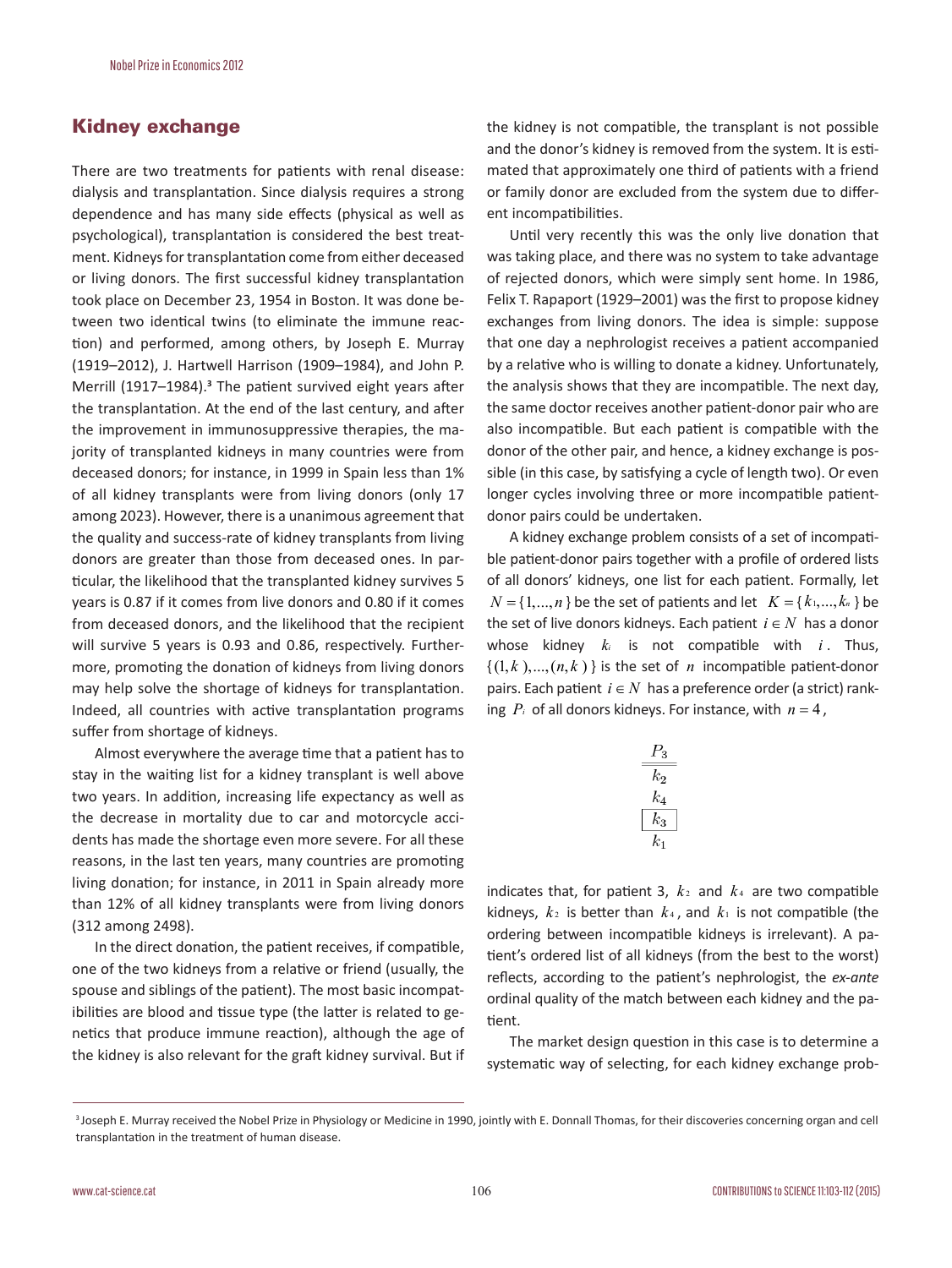lem, a set of compatible transplants with some desirable properties. A set of compatible transplants can be represented by a matching  $\alpha : N \to K$ , where  $\alpha(i) = k_i$  means that if  $i \neq j$ , *i* receives kidney  $k_j$  and if  $i = j$ , *i* does not receive any kidney (and stays under dialysis waiting for a new run of the match). Note that the set of incompatible patient-donor pairs can be represented by the matching  $\mu$ , where  $\mu(i) = k_i$ for all  $i \in N$ . An instance of a kidney exchange problem is thus a tuple  $(N, K, \mu, P)$ , where *N* is the set of patients, *K* is the set of kidneys,  $\mu$  represents the set of incompatible patient-donor pairs and  $P = (P_1, ..., P_n)$  is the profile of agents preferences on *K*. 4 Roth, Sönmez, and Ünver [20] study the kidney exchange problem and propose an adaptation of the general model presented by Shapley and Scarf [22] as well as of an already known algorithm in matching theory to solve all kidney exchange problems. The algorithm is known as the Gale's top trading cycle algorithm, and I will refer to it as the TTC algorithm.

Given a kidney exchange problem (remember, a set of incompatible patient-donor pairs and a profile of patients' lists, each list ordering all donors' kidneys) the TTC algorithm solves the problem (i.e., proposes a set of compatible transplants) in stages. At each stage, the TTC algorithm roughly works as follows: (a) It constructs a graph whose nodes are the patient-donor pairs that have not yet been matched in the previous stages; (b) it directs the graph (a single arrow leaves from each node pointing to a node) by making that each patient points to the best kidney (according to his ordered list of kidneys) among those still present in the stage; (c) it identifies the nodes on the cycles of the directed graph; and (d) it satisfies the cycles, matching each patient of the nodes of the cycles to his pointed kidney. The TTC algorithm keeps identifying and satisfying successively the cycles along the stages.

Note that in each stage, there is always at least one cycle, if there are several cycles they do not intersect each other and a cycle may have a single node whose patient points to the kidney of his donor (obviously, since they are not compatible, the patient in this case will not be transplanted and the patient will remain under dialysis). Thus, the input of the TTC algorithm is an instance of a kidney exchange problem and its output is a solution of the problem (i.e., a matching) that consists of a proposal of transplants based on the cycles identified along its stages. I denote by  $\eta$  the matching representing the transplants proposed by the output of the TTC algorithm applied to the kidney exchange problem at hand. Example 1 below illustrates how the TTC algorithm works.**<sup>5</sup>**

*Example 1.* Let  $(N, K, \mu, P)$  be a kidney exchange problem with eight incompatible patient-donor pairs,  $\mu(i) = k_i$ for each  $i = 1, ..., 8$ , and the profile  $P$  represented in Table 1 below, where the kidneys inside an square in each agent' preference list indicates the initial assignment  $\mu$  of agents to kidneys (Table 1).

Figure 2 represents the three steps of the TTC algorithm applied to profile  $P$  to obtain the assignment  $n$ .

The TTC algorithm has many desirable properties. First, it is *individually rational*: every patient that receives a kidney from another donor at the outcome of the TTC algorithm prefers this situation rather than not receiving a kidney and remaining under dialysis. Second, it is *efficient*: all patients cannot improve simultaneously; that is, if there is another set of transplants where one patient receives a strictly better kidney, then there must exist another patient that receives a strictly worse kidney. Third, the output of the TTC algorithm is a stable assignment (in game-theoretic terms, it belongs to the *core* of the kidney exchange problem): there is no subset of patient-donor pairs that, by reassigning only the kidneys of the donors of the patients in the subset, can obtain better kidneys; i.e., no subgroup of the patient-donor pairs (for example those from a hospital, a city or a region) can object unanimously to the output of the TTC algorithm [22]. Moreover, the core of each kidney exchange problem is unique

**Table 1.** Eight incompatible patient-donor pairs

|         |                     |         | $P_1$ $P_2$ $P_3$ $P_4$ $P_5$ $P_6$ $P_7$ $P_8$                                           |                     |             |                     |         |
|---------|---------------------|---------|-------------------------------------------------------------------------------------------|---------------------|-------------|---------------------|---------|
| $k_{2}$ |                     |         | $k_3$ $k_1$ $k_8$ $k_4$ $k_8$ $k_4$ $k_6$                                                 |                     |             |                     |         |
|         |                     |         | $k_3$ $k_1$   $k_3$   $k_7$ $k_7$ $k_1$ $k_8$   $k_8$                                     |                     |             |                     |         |
|         |                     |         | $k_5 \;   \; k_2 \;   \; k_7 \;   \; k_4 \;   \; k_3 \;   \; k_6 \;   \; k_3 \;   \; k_1$ |                     |             |                     |         |
| $k_6$   |                     |         | $k_8$ $k_2$ $k_1$ $k_6$ $k_5$                                                             |                     |             | $k_{6}$             | $k_{2}$ |
| кg      | $k_{6}$             | $k_5$   | $k_2$                                                                                     | $k_1$               | $k_4$       | $k_1$               | $k_{3}$ |
|         | $k_1\, \mid \, k_4$ | $k_{8}$ | $k_3$                                                                                     |                     | $k_8$ $k_3$ | $k_{5}$             | k7      |
| $k_7$   | $k_{7}$             | $k_{6}$ | $k_{5}$                                                                                   | $k_2$               | $k_2$       | $k_2$               | $k_{5}$ |
| $k_4$   | $k_{5}$             | $k_{4}$ |                                                                                           | $k_6 \mid k_5 \mid$ |             | $k_7 \mid k_7 \mid$ | $k_4$   |

<sup>&</sup>lt;sup>4</sup> Given *i*, *j*, *t* ∈ *N* and *P<sub>i</sub>* , I will write  $k_jR_ik_t$  to denote that either  $k_j = k_t$  or else  $k_jP_ik_t$ .

<sup>&</sup>lt;sup>5</sup> Example 1, as well as Example 2, can be found in Massó [10].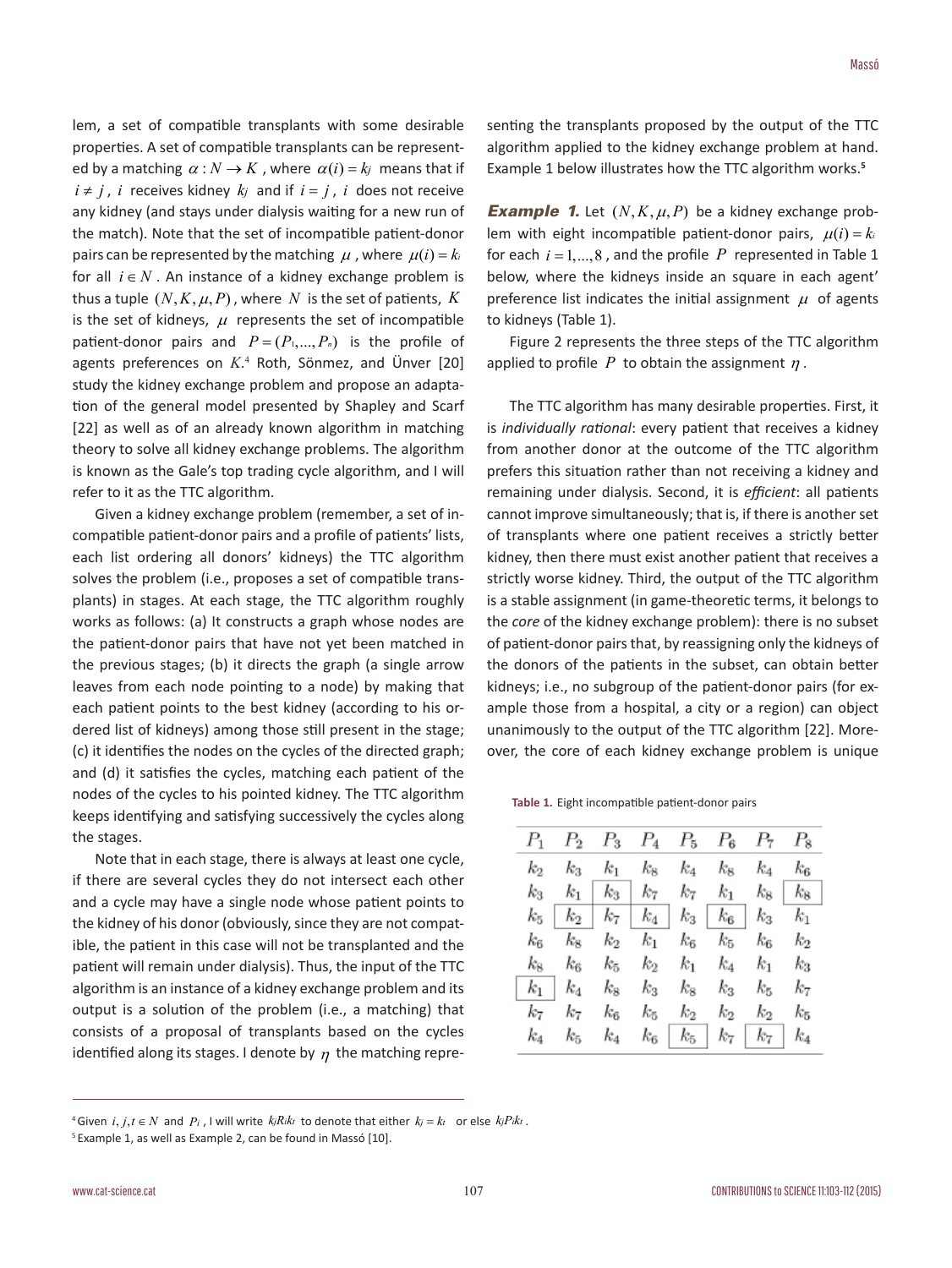

**Fig. 2.** The three steps of the TTC algorithm applied to obtain the assignment η.

and coincides with the output of the TTC algorithm [19].**<sup>6</sup>** Fourth, the mechanism associated to the TTC algorithm is strategy-proof: no patient could obtain a strictly better kidney by reporting (in fact, his nephrologist) a false ordered list of kidneys [14]. Furthermore, the mechanism that, for each kidney exchange problem, selects the output of the TTC algorithm is the unique individually rational, efficient, and strategy-proof mechanism [9]. Finally, the quality of the kidney received by each patient in the output of the TTC algorithm depends positively on the quality of his kidney's donor [19].

Roth, Sönmez, and Ünver have also reported some simulations suggesting that the TTC algorithm performs well and that it can be applied to real kidney exchange problems, and indeed it is now used in most countries with kidney exchange programs [20].<sup>7</sup> In addition, the paper has also triggered an already long list of papers studying different issues related to the specific nature of the kidney exchange problem that may require to adapt the TTC algorithm. For instance, (a) to deal with the increasing number of altruistic donors (called "good Samaritans"), whose kidney can be used to initiate chains (instead of cycles) of transplants. On February 18, 2012, *The New York Times* published an article entitled "*60 Lives, 30 Kidneys, All Linked* " describing a chain of 30 transplants initiated one year earlier by a good Samaritan. (b) The consequences of requiring alternative incentive properties (weaker than strategy-proofness) when patients (their nephrologists) submit the ranked list of all donors' kidneys. (c) The presence of patients with several potential do-

nors. (d) Ethical issues related with the *ex-ante* worse situation faced by O blood-type patients since they can only receive kidneys from O blood-type donors. (e) The effects of considering explicitly the dynamic feature of the problem, where the database of pairs keeps changing by the entrance and exit of patient-donor pairs. In any case, kidney exchange has become a natural and successful market design application of the theory of stable allocations to help human beings to live longer and better. Roth and Shapley's contributions have made it possible.

#### The Theory of Stable Allocations

Following Gale and Shapley's metaphor [7] we will use the marriages between men and women as the reference example to describe a basic matching problem.**<sup>8</sup>** Let *M* = { $m_1,...,m_n$ } be the set of *men* and let  $W = \{w_1,...,w_n\}$  be the set of *women*. The set of *agents* is  $N = M \cup W$ . We assume that each men  $m \in M$  has a strict preference (a ranking)  $P_m$ on the set of women and the prospect of remaining unmatched, that for convenience we identify as being matched to himself. That is, *Pm* is a complete, antisymmetric and transitive binary relation on the set  $W \cup \{m\}$ . Given  $m \in M$ and  $w, w' \in W$ , we will write  $w P_m w'$  and  $m P_m w$  to denote that *m* prefers to be matched to *w* rather than to *w*' and to be unmatched instead of being matched to *w* , respectively. Similarly, each women  $w \in W$  has a strict preference  $Pw$  on

<sup>&</sup>lt;sup>6</sup> Note that, by considering the set of all agents and all singleton sets, if an assignment belongs to the core it has to be efficient and individually rational.

<sup>7</sup> They promoted, together with Dr. Francis Delmonico and Susan Saidman, the New England Program for Kidney Exchange (NEPKE). Many countries have now their corresponding centralized programs, for instance, Spain, The Netherlands, The United Kingdom, Italy and South Korea.

<sup>8</sup>The two basic characteristics of the problem are that agent's preferences are ordinal and matching is one-to-one.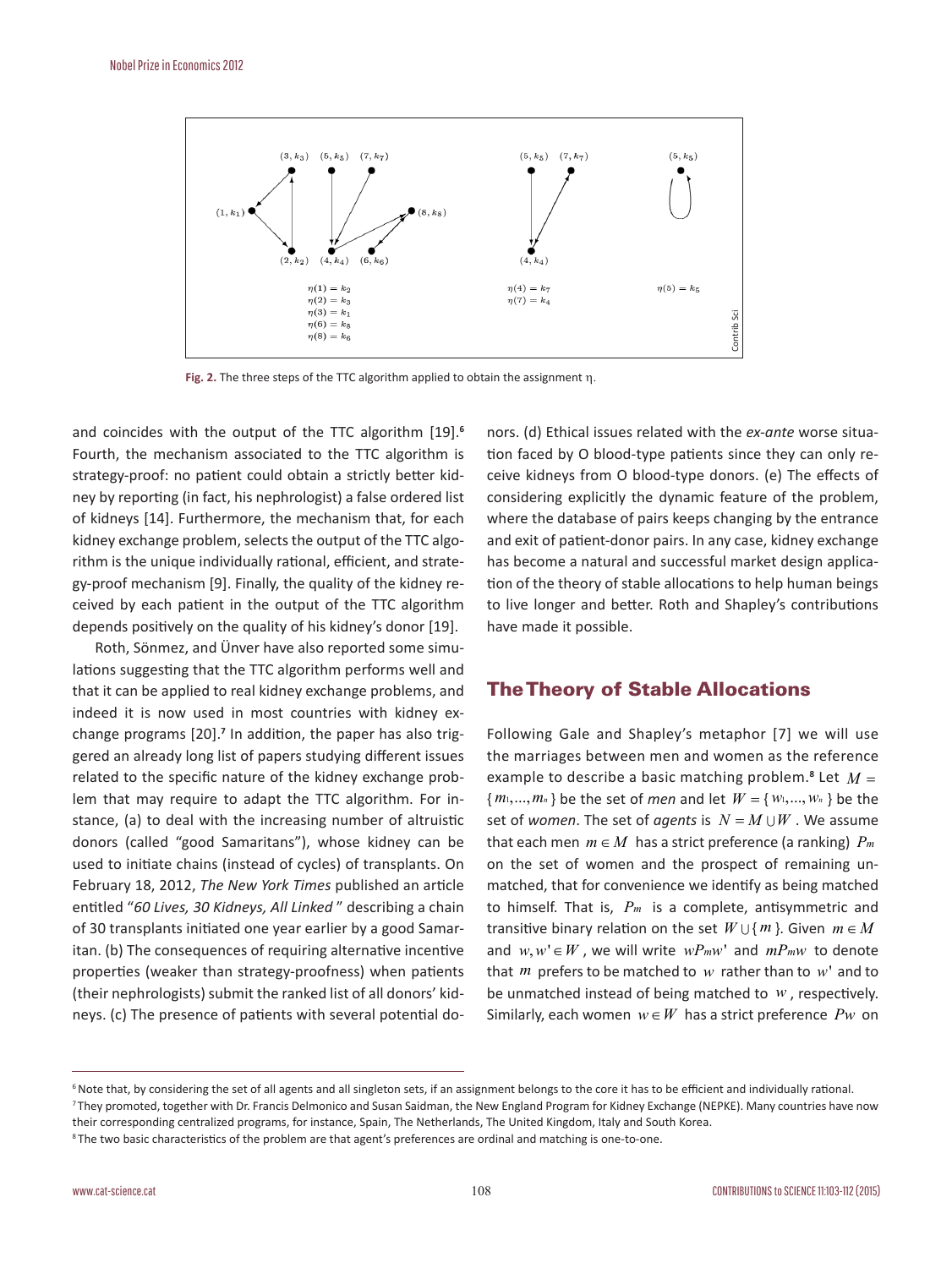| $P_{m_1}$ | 1 m <sub>2</sub> | m <sub>3</sub> | $m_4$ | $P^{\vphantom{\dagger}}_{m_5}$ | $1 w_1$        | $1 w_2$        | $w_3$          | $P_{w_4}$      |
|-----------|------------------|----------------|-------|--------------------------------|----------------|----------------|----------------|----------------|
| $w_1$     | $w_4$            | $w_4$          | $w_1$ | $w_1$                          | $m_2$          | m <sub>3</sub> | $m_4$          | m <sub>1</sub> |
| $w_2$     | $w_2$            | $w_3$          | $w_4$ | $w_2$                          | $m_3$          | m <sub>1</sub> | $m_5$          | $m_4$          |
| $w_3$     | $w_3$            | $w_1$          | $w_3$ | $w_4$                          | m <sub>1</sub> | m <sub>2</sub> | m <sub>1</sub> | $m_5$          |
| $w_4$     | $w_1$            | $w_2$          | $w_2$ | $m_5$                          | $m_4$          | $m_4$          | m <sub>2</sub> | m <sub>2</sub> |
| $m_1$     | m <sub>2</sub>   | $m_3$          | $m_4$ | $w_3$                          | $m_5$          | m <sub>5</sub> | $m_3$          | $m_3$          |
|           |                  |                |       |                                | $w_1$          | $w_2$          | $w_3$          | $w_4$          |

Table 2. In the columns, the agents' preference are listed. Each column indicates the corresponding agent's preference in decreasing order

the set  $M \cup \{w\}$ , where *w* in the ranking represents the prospect, for *w*, of remaining unmatched. Given  $w \in W$  and  $m, m' \in M$ , we will write  $mP_{w}m'$  and  $wP_{w}m$  to denote that *w* prefers to be matched to *m* rather than to *m*' and to be unmatched instead of being matched to *m* , respectively. A (preference) profile is a list of preferences  $P = (P_{n_1},...,P_{mn}; P_{w_1},..., P_{w_m})$ , one for each agent. A *market* (or matching problem) is a triple  $(M, W, P)$ , where M is the set of men, *W* is the set of women and *P* is a profile. Example 2 below contains an instance of a market that will be used later on.

*Example 2.* Let  $(M, W, P)$  be the market where  $M =$  ${m_1, m_2, m_3, m_4, m_5}$ ,  $W = {w_1, w_2, w_3, w_4}$ , and P is defined in Table 2 where agents' preferences are columns and each column indicates the corresponding agent's preference in decreasing order, for instance,  $w_1 P_{m5} w_2$  and  $m_5 P_{m5} w_3$ .

The assignment problem consists of matching each man with at most a woman and each woman with at most a man with the properties that the matching is bilateral and agents may remain unmatched. Formally,

**Definition 1:** A *matching* (for market  $(M, W, P)$ ) is a mapping  $\mu : M \cup W \rightarrow M \cup W$  such that: (a) for each  $m \in M$ ,  $\mu(m) \in W \cup \{m\}$ , (b) for each  $w \in W$ ,  $\mu(w) \in M \cup \{w\}$ , and (c) for each pair  $(m,w) \in M \times W$ ,  $\mu(m) = w$  if and only if  $\mu(m) = m$ .

Figure 3 illustrates a matching for this market.

A matching is stable if it is individually rational and no pair of agents prefer each other rather than the partners proposed to each of them by the matching. Formally,

**Definition 2:** A matching  $\mu$  is *stable at*  $P$  if (a) for each  $m \in M$ ,  $\mu(m)R_m m$ ,<sup>9</sup> (b) for each  $w \in W$ ,  $\mu(w)R_ww$ , and (c) there is no pair  $(m, w) \in M \times W$  such that  $wP_m \mu(m)$  and  $mP_w\mu(w)$ .

The matching  $\mu$  in Fig. 2 is not stable at profile  $P$  of Example 2 since  $w_2 P_{m_1} w_3 = \mu(m_1)$  and  $m_1 P_{w_2} m_3 = \mu(w_2)$ . Fix *M* and *W* . Given *P*, let  $S(P)$  be the set of stable matchings at *P* . Gale and Shapley state and prove that the set of



**Fig. 3**. A matching for the market of Example 2.

<sup>&</sup>lt;sup>9</sup> Given agents  $x, y, z \in N$  we write  $xR_yz$  to denote that either  $x = z$  or else  $xP_yz$ ; namely, either x and z are the same agent or else y strictly prefers to be matched to  $x$  rather than to  $z$ . (b) for each  $w \in W$ ,  $\mu(w) \in M \times W$ ,  $\mu(m) = w$  if and only if<br>  $\mu(m) = m$ .<br>
Tig. 3. A matching for the market of Example 2.<br>
Tig. 3. A matching for the market of Example 2.<br>
The matched to  $x$ ,  $x, y, z \in N$  we write  $xR_{y}z$  to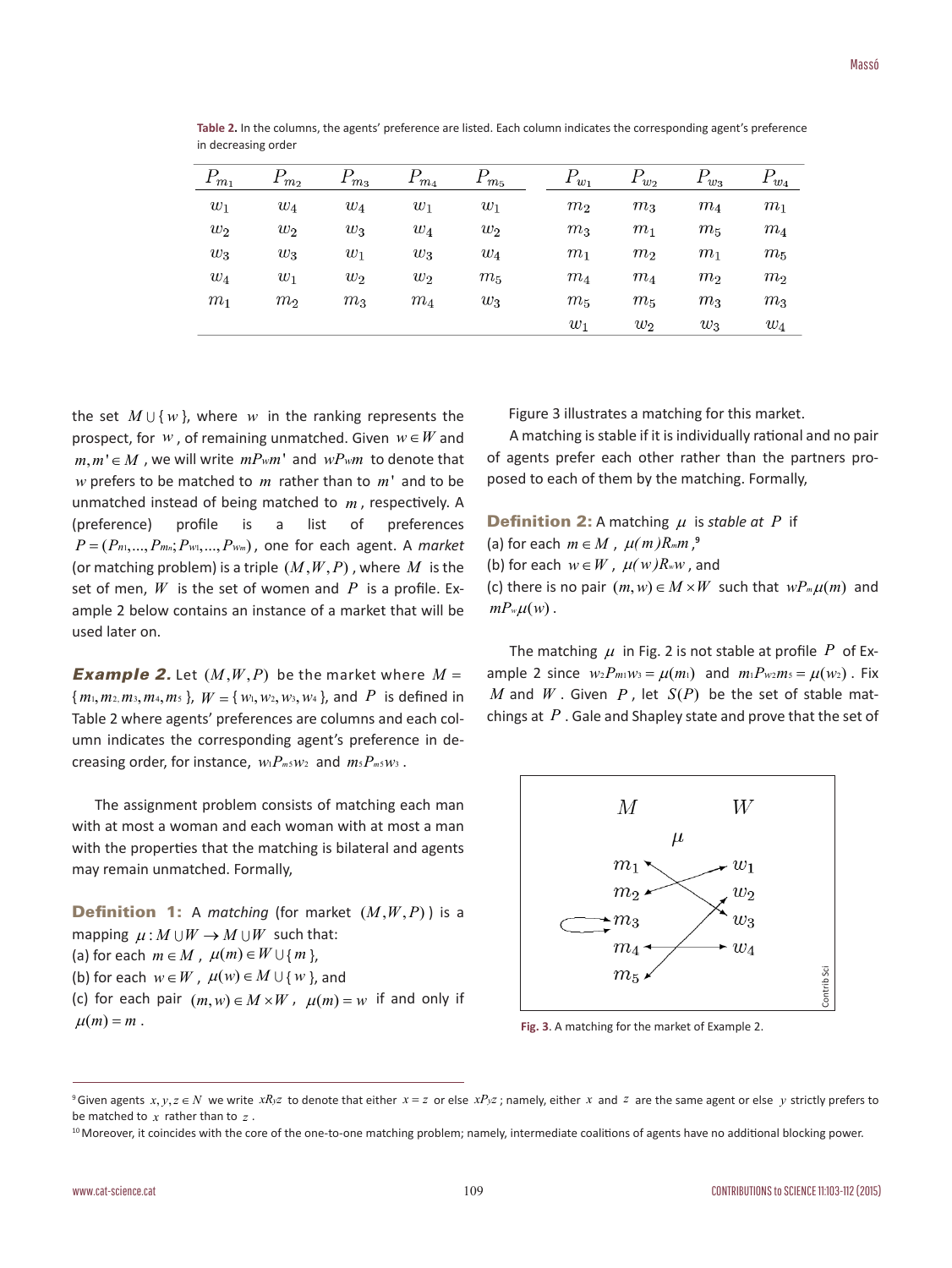| Step 1                    | Step 2                    | Step 3                    | Step 4                    | Final              |
|---------------------------|---------------------------|---------------------------|---------------------------|--------------------|
| $m_1 \rightarrow w_1$ Yes | $m_1 \rightarrow w_1$ Yes | $m_1 \rightarrow w_1$ Yes | $m_1 \rightarrow w_1$ Yes | $\mu_M(m_1) = w_1$ |
| $m_2 \rightarrow w_4$ Yes | $m_2 \rightarrow w_4$ No  | $m_2 \rightarrow w_2$ Yes | $m_2 \rightarrow w_2$ Yes | $\mu_M(m_2) = w_2$ |
| $m_3 \rightarrow w_4$ No. | $m_3 \rightarrow w_3$ Yes | $m_3 \rightarrow w_3$ Yes | $m_3 \rightarrow w_3$ Yes | $\mu_M(m_3) = w_3$ |
| $m_4 \rightarrow w_1$ No  | $m_4 \rightarrow w_4$ Yes | $m_4 \rightarrow w_4$ Yes | $m_4 \rightarrow w_4$ Yes | $\mu_M(m_4) = w_4$ |
| $m_5 \rightarrow w_1$ No  | $m_5 \rightarrow w_2$ Yes | $m_5 \rightarrow w_2$ No  | $m_5 \rightarrow w_4$ No  | $\mu_M(m_5) = w_5$ |

 **Table 3.** Four steps of the deferred acceptance algorithm in which men make offers to women, applied to the market (*M*, *W*, *P*) of Example 2

stable matchings is always non-empty [7].**<sup>10</sup>** Formally,

#### **Theorem 1:** Let  $P$  be a profile. Then,  $S(P)$  is non-empty.

Gale and Shapley prove that, for any  $P$ , the set  $S(P)$  is nonempty by showing that it contains two stable matchings, the *men-optimal stable matching* (denoted by  $\mu_M$ ) and the *women-optimal stable matching* (denoted by  $\mu$ <sup>*W*</sup>) [7]. The two matchings have the properties that for any stable matching  $\mu \in S(P)$  the following two conditions hold: (a) for all  $m \in M$ ,  $\mu_M(m)R_m\mu(m)R_m\mu_W(m)$  and (b) for all  $w \in W$ ,  $\mu_w(w)R_w\mu(w)R_w\mu_w(w)$ ; namely, all men agree that the partner that they receive at  $\mu_M(\mu_W)$  is the best (worst) among all partners that they receive at any stable matching and, simultaneously, all women agree that the partner that they receive at  $\mu_w(\mu_w)$  is the best (worst) among all partners that they receive at any stable matching.**<sup>11</sup>** Gale and Shapley propose two versions of the deferred acceptance algorithm (*DAA*) to compute the two optimal stable matchings  $\mu_M$  and  $\mu_W$  [7]. I describe the version of the algorithm in which men make offers to women, denoted by *DAA<sub>M</sub>* (the other is symmetric, replacing the role of men and women and it is denoted by *DAA<sub>W</sub>*). At any step of the DAA<sub>M</sub>, each man offers himself to his mostpreferred woman amongst the set of women who have not already rejected him, while each woman accepts the mostpreferred men amongst all men whose proposals along the algorithm she has not rejected yet. The algorithm terminates when no woman rejects a man. It turns out that the outcome of the *DAA<sub>M</sub>* is  $\mu_M$  and the outcome of the *DAA<sub>W</sub>* is  $\mu_W$ .

Table 3 summarizes the 4 steps of the *DAA*<sub>M</sub> applied to the market  $(M, W, P)$  of Example 2, where  $m \rightarrow w$  represents an offer of *m* to *w* , Yes means that *w* accepts it, and No that *w* rejects it.

Table 4 describes the unique step of the DAA<sub>*W*</sub> applied to the market  $(M, W, P)$  of Example 2. Observe that  $\mu_M \neq \mu_W$ and that  $\mu_M(w_5) = \mu_W(w_5) = w_5$ .<sup>12</sup>

Roth has made relevant contributions to the study of the strategic incentives induced by the *DAAs* when they are understood as direct revelation mechanisms.**<sup>13</sup>** Moreover, he has proposed modifications of some mechanisms used to solve real-life assignment problems. Some of the modifications are partially driven by the aim of fixing mechanisms that induce wrong strategic incentives to agents. At the end of this section I will be a bit more specific about two of these modifications. But first, to consider the strategic incentives

**Table 4.** Unique step of the  $DAA_w$  applied to the market  $(M, W, P)$  of Example 2

| Step 1                    | Final                |
|---------------------------|----------------------|
| $W_1 \rightarrow m_2$ Yes | $\mu_w(w_1) = m_2$   |
| $W_2 \rightarrow m_3$ Yes | $\mu_w(w_2) = m_3$   |
| $W_3 \rightarrow m_4$ Yes | $\mu_{W}(w_3) = m_4$ |
| $W_4 \rightarrow m_1$ Yes | $\mu_{W}(w_4) = m_5$ |
|                           | $\mu_{W}(w_5) = m_5$ |

<sup>&</sup>lt;sup>11</sup> Ref. [8] shows that  $S(P)$  is a (dual) complete lattice with the unanimous partial ordering of men (women)  $\geq_M$  ( $\geq_W$ ), where for any  $\mu, \mu \in S(P)$ ,  $\mu \geq_M \mu'$  if and only if  $\mu(m)R_m\mu'(m)$  ( $\mu \geq \mu\mu'$  if and only if  $\mu(w)R_m\mu'(w)$ ). Moreover,  $\mu \geq \mu\mu'$  if and only if  $\mu' \geq \mu\mu$ . Then,  $\mu_M$  is the supremum and  $\mu_W$  is the infimum of the set  $S(P)$  according to  $\geq u$ , and  $\mu w$  is the supremum and  $\mu w$  is the infimum of the set  $S(P)$  according to  $\geq w$ .<br><sup>12</sup> The following property of the set of stable matchings  $S(P)$  always holds. For any agent

 $\mu'(x) = x$ . Namely, to be unmatched is a global property of the set of stable matchings.

<sup>&</sup>lt;sup>13</sup> A direct revelation mechanism asks each agent to report his preferences and proposes a matching depending on the declared profile of preferences.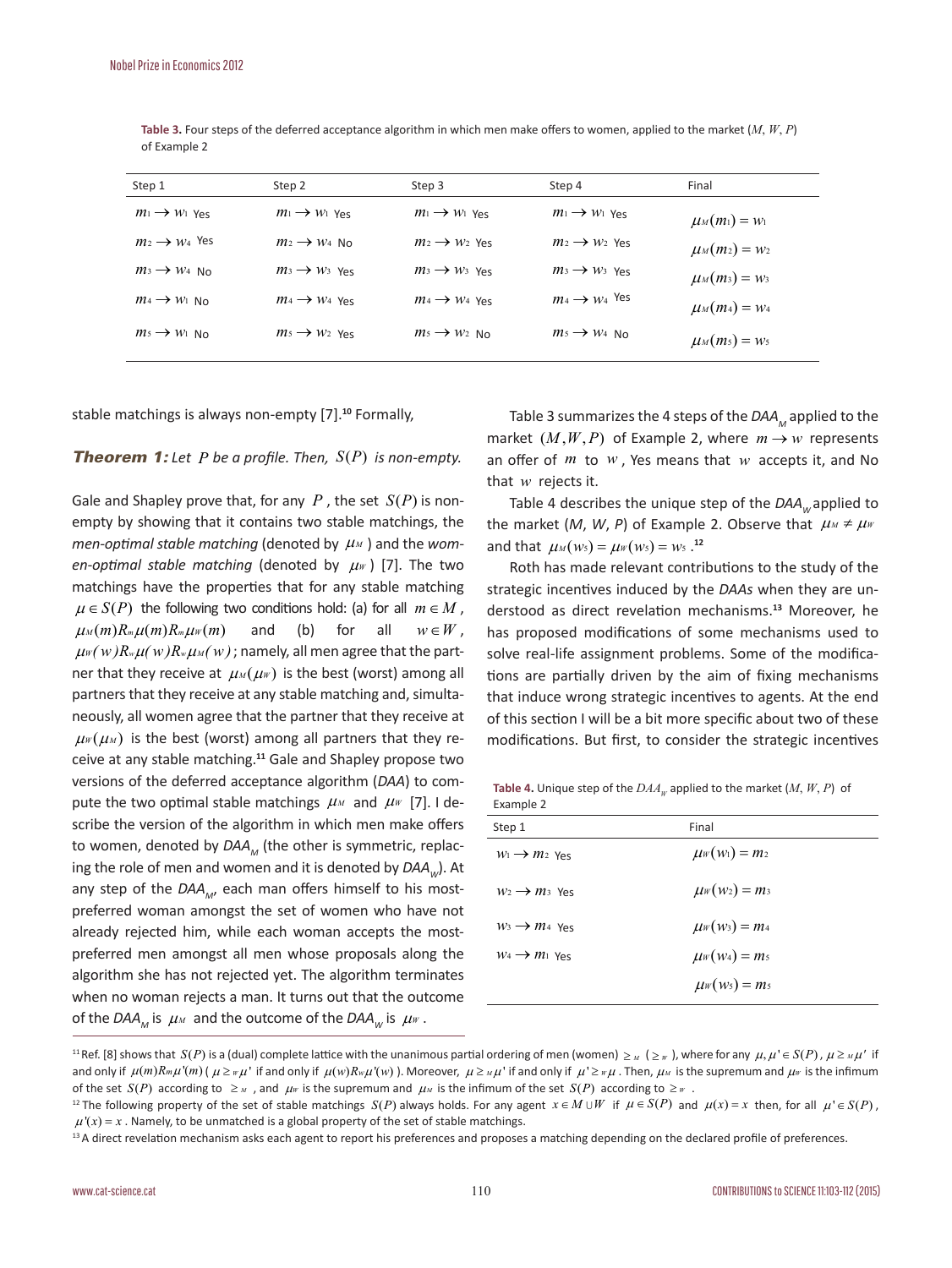faced by participants in these markets, observe that whether a matching is stable depends on the agents' preferences. But each agent's preferences are private information and hence, they have to be elicited by a mechanism. Fix the sets *M* and *W*. Let *M* be the set of all matchings among *M* and *W* and let *P* be the set of all preference profiles. A *social choice function* is a mapping  $f : P \to M$  selecting, for each preference profile  $P \in \mathcal{P}$ , a matching  $f(P) \in \mathcal{M}$ . Given a social choice function  $f : P \to M$ , a profile  $P \in P$  and an agent  $x \in M \cup W$ we denote by  $f^x(P)$  the partner assigned to x by the social choice function *f* at profile *P* (i.e.,  $f^x(P)$ ) = *f* (*P*)(*x*), because  $f(P)$  is the matching selected by  $f$  at  $P$ ). Given agent  $x \in M \cup W$ , a profile  $P \in \mathcal{P}$  and a preference  $P'$ , denote by  $(P', P_{-x})$  the new profile obtained from *P* after replacing  $P_r$  by  $P'_r$  in  $P$ . Agent  $x \in M \cup W$  manipulates the social choice function  $f : P \to M$  if there exist  $P \in P$  and  $P'_{x}$  such that  $f^{x}(P'_{x}, P_{-x})P_{x}f^{x}(P_{x}, P_{-x})$ ; namely, agent *x* (with preference  $P_r$ ) obtains an strictly preferred partner by reporting to  $f$  a false preference  $P'$ <sub>x</sub>. A social choice function  $f : P \to M$  is *strategy-proof* if no agent can manipulate it.<sup>14</sup> A social choice function  $f : P \to M$  is *stable* if it always selects stable matchings; namely, for all  $P \in \mathcal{P}$ ,  $f(P) \in S(P)$ . Roth shows that strategy-proofness and stability are incompatible [13].

#### *Proposition 1: There is no social choice function* $f : P \to M$ *that is simultaneously strategy-proof and stable* [13].

 However, the two DAAs understood as social choice functions induce good incentive properties to the side of the market that makes the offers. To state that, let  $f^M : P \to M$  be the social choice function that selects for each preference profile the men-optimal stable matching and let  $f^W: \mathcal{P} \to \mathcal{M}$ be the social choice function that selects for each preference profile the women-optimal stable matching; namely, for each  $P \in \mathcal{P}, f^M$  ( ) =  $\mu_M$  and  $f^W$  (P) =  $\mu_W$ . A social choice function  $f: P \rightarrow M$  is *strategy-proof for the men* if it can not be manipulated by any men and  $f : \mathcal{P} \rightarrow \mathcal{M}$  is *strategy-proof for the women* if it can not be manipulated by any women. The following result may explain why these two social choice functions are used so widely to solve many real-life centralized two-sided matching problems.

*Theorem 2: The social choice function*  $f^M: \mathcal{P} \rightarrow \mathcal{M}$  is *strategy-proof for the men and the social choice function*   $f^W: \mathcal{P} \rightarrow \mathcal{M}$  is strategy-proof for the women [4,13].

Finally, I mention two successful market design applications of the theory of stable allocations. First, Roth [15] reports that, since the academic year 1951–1952 (ten years earlier than Gale and Shapley's paper [7]), the problem of matching each year medical students with hospital internship programs in North-America was solved by the Association of American Medical Colleges (AAMC) by asking to medical students and hospital to report their ranked preferences lists and by applying to the declared preference profile the *DAA* in which hospitals make offers.

Before 1951, and as earlier as the beginning of the 20th century, the matching process had many problems. In particular, the market unraveled in the sense that hospitals were looking (and making offers in a decentralized setting) to medical students earlier and earlier while they were still at college, and needed almost two additional years of college before finishing. The AAMC tried to stop these practices without much success until 1953–1954 when the centralized *ADD* mechanism was adopted under voluntary basis. The procedure worked well with high participation rates until the mid-1990's (around 20,000 medical students were assigned yearly) when more couples where looking coordinately for hospitals located in the same city, some links had to be done between different subspecialties to fulfill the internship requirements, and students were arguing that the system was favoring hospitals and that they could "game the system" by reporting false preference lists. The AAMC asked Roth to modify the mechanism to fix those problems and he redesigned the algorithm to be able to accommodate them satisfactorily. In 1998 the match was completed using (with small modifications) the *DAA* in which students make offers [18]. This intervention may be seen as the first (conscious) practice of market design.

 Abdulkadiroğlu and Sönmez [3] used a two-sided matching model to study the yearly problem of assigning students to public schools in a city. The main issue of the assignment problem is to let parents to choose the school of their children. Boston and New York cities were using a centralized mechanism (known as the Boston mechanism) that is similar to the *DAA* but with the very important difference that provi-

<sup>&</sup>lt;sup>14</sup>That is, truth-telling is a (weakly) dominant strategy in the game induced by the social choice function  $f$ .

<sup>15</sup>For instance, in the application of the DAA *<sup>M</sup>* to the profile *P* of Example 2, *m*3 is assigned to *w*<sup>3</sup> , his second choice, while in the outcome of the Boston mechanism he is unassigned (his worse choice). However, under the Boston mechanism *m*3 could be assigned to *w*2 by declaring, instead of *Pm*<sup>3</sup> , any preference  $P<sup>1</sup>m<sub>3</sub>$  with  $w<sub>2</sub>$  as his top choice.